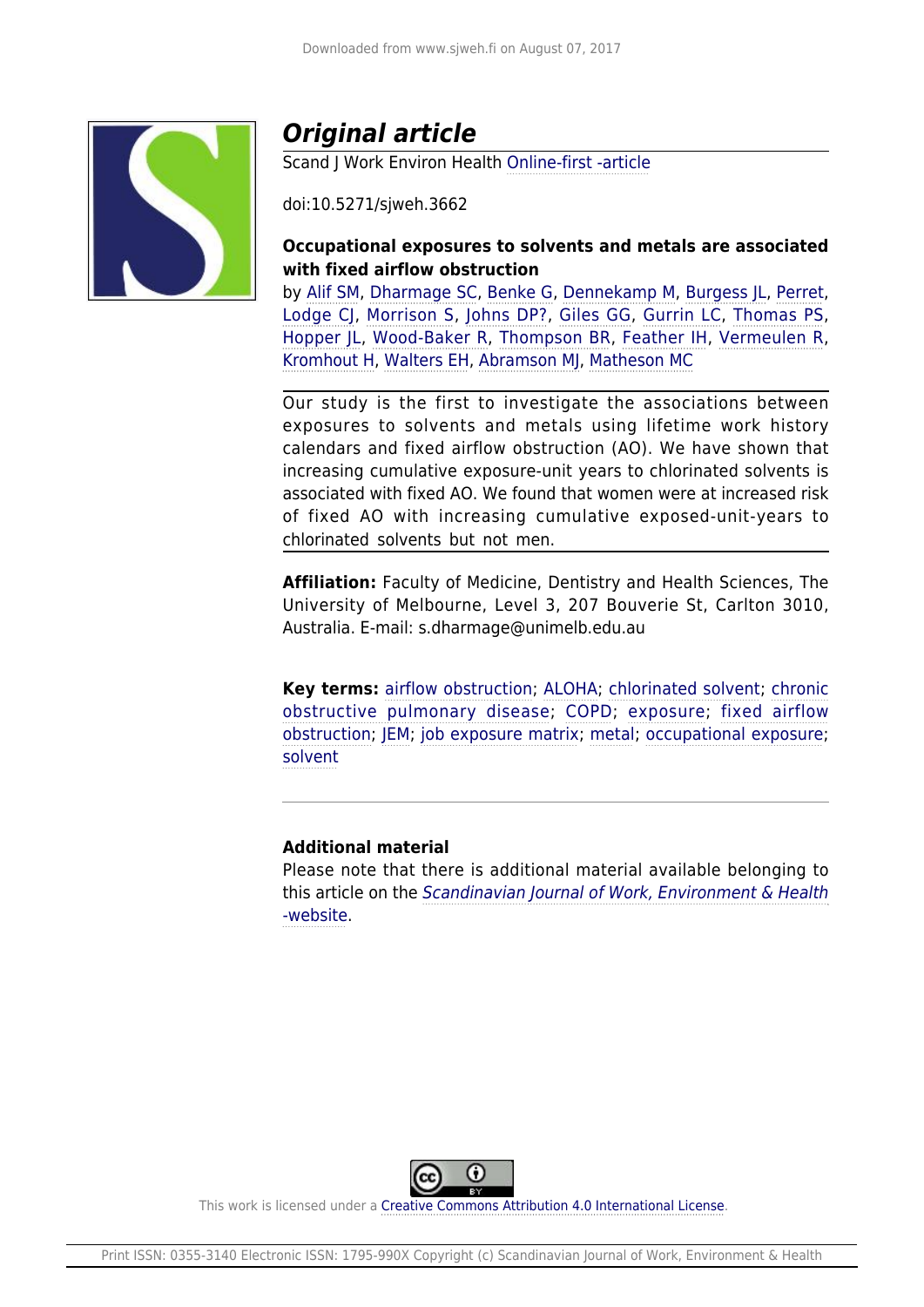

*Scand J Work Environ Health – online first. doi:10.5271/sjweh.3662*

# Occupational exposures to solvents and metals are associated with fixed airflow obstruction

by Sheikh M Alif, MPH,<sup>1</sup> Shyamali C Dharmage, PhD,<sup>1,2</sup> Geza Benke, PhD,<sup>3</sup> Martine Dennekamp, PhD,<sup>3,4</sup> John *A Burgess, PhD,1 Jennifer L Perret, PhD,1, 5 Caroline J Lodge, PhD,1 Stephen Morrison, PhD,6 David P Johns, PhD,7 Graham G Giles, PhD,1, 2, 8 Lyle C Gurrin, PhD,1, 2 Paul S Thomas, PhD,9 John L Hopper, PhD,1 Richard Wood-Baker, MRCP, 7 Bruce R Thompson, PhD,10 Iain H Feather, FRACP,11, 12 Roel Vermeulen, PhD,13 Hans Kromhout, PhD,13 E Haydn Walters, FRACP, 1, 3, 7 Michael J Abramson, PhD,3 Melanie C Matheson, PhD 1, 2*

Alif SM, Dharmage SC, Benke G, Dennekamp M, Burgess JA, Perret JL, Lodge CL, Morrison S, Johns DP, Giles GG, Gurrin LC, Thomas PS, Hopper JL, Wood-Baker R, Thompson BR, Feather IH, Vermeulen R, Kromhout H, Walters EH, Abramson MJ, Matheson MC. Occupational exposures to solvents and metals are associated with fixed airflow obstruction. *Scand J Work Environ Health* – online first. doi:10.5271/sjweh.3662

**Objectives** This study investigated the associations between occupational exposures to solvents and metals and fixed airflow obstruction (AO) using post-bronchodilator spirometry.

**Methods** We included 1335 participants from the 2002–2008 follow-up of the Tasmanian Longitudinal Health Study. Ever-exposure and cumulative exposure-unit (EU) years were calculated using the ALOHA plus job exposure matrix (JEM). Fixed AO was defined as post-bronchodilator forced expiratory volume in one second (FEV<sub>1</sub>)/forced vital capacity (FVC) <0.7 and FEV<sub>1</sub>/FVC<lower limit of normal. Diffusing capacity of the lung for carbon monoxide ( $D_{LCO}$ ) was combined with  $FEV_1/FVC<0.7$  to define fixed AO plus low DLco. Multinomial regressions were used to estimate associations adjusting for possible confounders.

**Results** Ever-exposure to metals was associated with fixed AO [relative risk (RR) 1.71, 95% CI 1.03–2.85] and fixed AO lower limit of normal (RR 1.67, 95% CI 1.00–2.78). Women had lower cumulative EU years to chlorinated solvents [mean 20.9, standard deviation (SD) 13.4] than men (mean 28.6, SD 36.9). However, the risk of developing fixed AO and fixed AO plus low  $D_{LCO}$  associated with each cumulative EU year of chlorinated solvents were higher among women than men (RR 1.08 versus 0.99, P-value for effect measure modification=0.006; RR 1.08 versus 1.00, P-value for effect measure modification=0.02).

**Conclusions** We have shown ever-exposure to metals and chlorinated solvents are important risk factors for fixed AO. The effects for solvents were strongest among women. Preventive strategies need to be followed to reduce these exposures at the workplace.

**Key terms** ALOHA; chlorinated solvent; chronic obstructive pulmonary disease; COPD; JEM; job exposure matrix.

- 2 Murdoch Children's Research Institute, Melbourne, Victoria, Australia.
- 3 Department of Epidemiology & Preventive Medicine, School of Public Health & Preventive Medicine, Monash University, Melbourne, Victoria, Australia.
- 4 Graduate Entry Medical School, University of Limerick, Limerick, Ireland.
- 5 Department of Respiratory and Sleep Medicine, Austin Hospital, Melbourne, Victoria, Australia.
- 6 Department of Medicine, University of Queensland, Brisbane, Queensland, Australia.
- 7 School of Medicine, University of Tasmania, Hobart, Tasmania, Australia.
- 8 Cancer Epidemiology and Intelligence Division, Cancer Council Victoria, Melbourne, Victoria, Australia.
- 9 Faculty of Medicine, University of New South Wales, Sydney, New South Wales, Australia.
- 10 Allergy Immunology and Respiratory Medicine, The Alfred Hospital, Melbourne, Victoria, Australia.
- 11 Gold Coast Hospital, Southport, Queensland, Australia
- 12 Bond University, Robina, Queensland, Australia.

<sup>13</sup> Environmental Epidemiology Division, Institute for Risk Assessment Sciences, Utrecht University, Utrecht, The Netherlands.

Correspondence to: Professor Shyamali C Dharmage, Allergy and Lung Health Unit, Centre for Epidemiology and Biostatistics, School of Population and Global Health, Faculty of Medicine, Dentistry and Health Sciences, The University of Melbourne, Level 3, 207 Bouverie St, Carlton 3010, Australia. [E-mail: s.dharmage@unimelb.edu.au]

 $1$  Allergy and Lung Health Unit, Centre for Epidemiology and Biostatistics, School of Population and Global Health, The University of Melbourne, Melbourne, Victoria, Australia.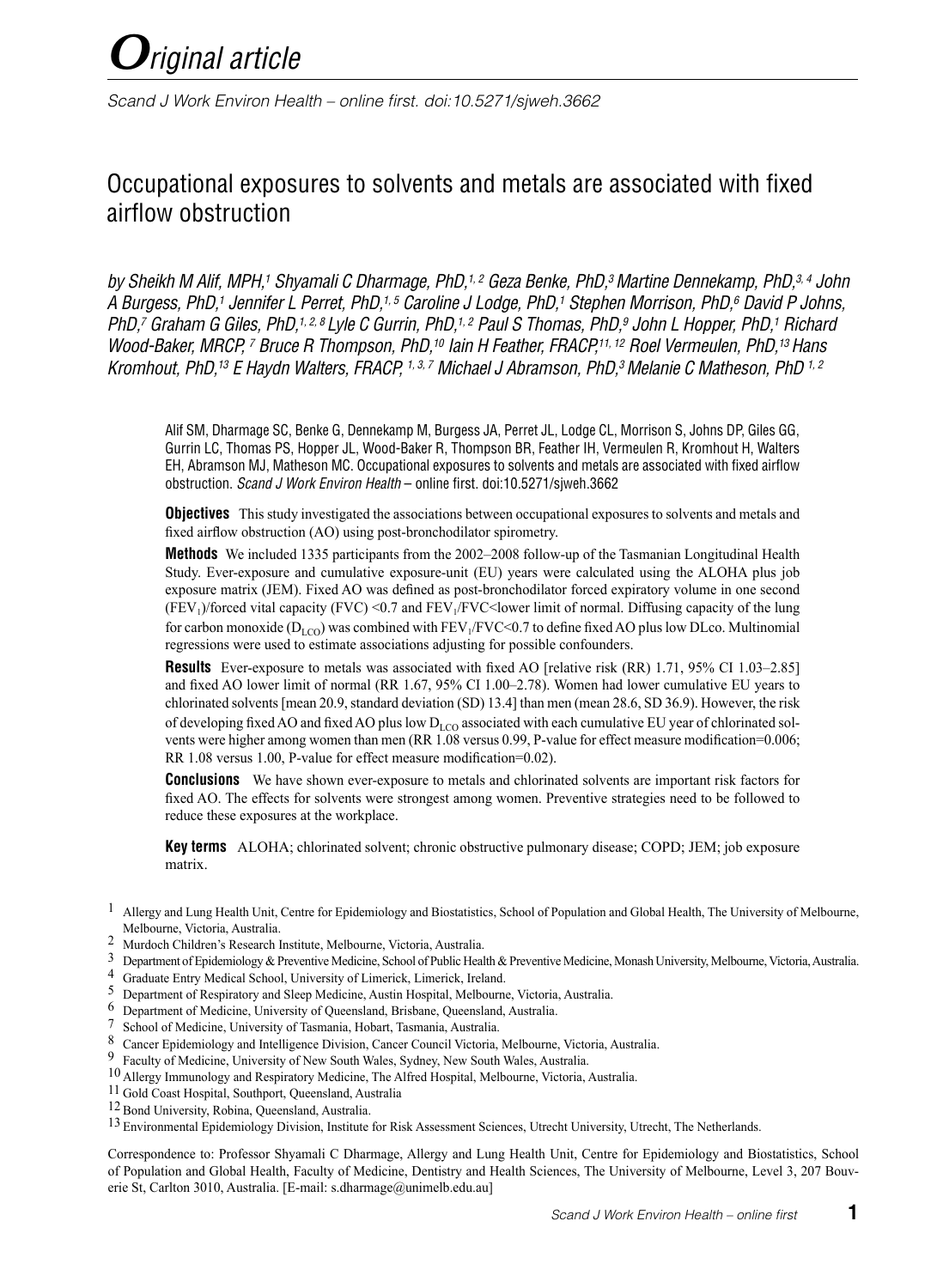A number of studies have identified that exposures to solvents  $(1-4)$  and metals  $(5)$  can influence respiratory symptoms. However, only a few have investigated these exposures in relation to fixed airflow obstruction (AO) that is used to define chronic obstructive pulmonary disease (COPD) in epidemiological literature (6, 7).

 Solvents are routinely used in industry and are present in products such as fuels, paints, printing, degreasing metal parts, and cleaning products (8, 9). Solvents can be further divided into "aromatic solvents" such as benzene and "chlorinated solvents" including trichloroethylene, and tetrachloroethylene (4, 9). On inhalation, solvents slowly damage the airways causing mucus hypersecretion and may subsequently lead to airflow obstruction (10). Population-based studies have suggested a link between occupational exposure to solvents and chronic nonspecific lung disease (1–3, 11) and reduced lung function using pre-bronchodilator (BD) spirometry (4, 11). However, their findings are limited by their reliance on self-reported exposure and the use of physician's diagnosis to define chronic nonspecific lung disease. The Dutch Life Lines Cohort Study found an association between chlorinated solvents and chronic mucus hypersecretion in participants without AO (7), but no association between chlorinated solvents and lower lung function and AO (6). Limitations of these studies included the use of pre-BD to define AO when the recommended criterion is post-BD (12) and the use of current job rather than a complete job history which allows assessment of cumulative exposure (13).

Metals are also commonly used in a variety of industrial processes (14) and, via the manipulation of metal products, metal form aerosols can be inhaled (15). Population-based studies have suggested an association between occupational exposure to metals and chronic nonspecific lung disease (1, 7). Only two populationbased studies have assessed the relationship between metals exposure and AO defined using lung function measurements, and neither found a significant association (4, 7). However, these studies were again limited by the use of pre-BD spirometry to define AO.

We investigated the associations between exposures to solvents and metals and fixed AO defined by post-BD spirometry and used a general population-based job exposure matrix (JEM) to calculate ever-exposure and cumulative exposure-unit (EU) years.

#### *Methods*

#### Data collection

Our study included participants from the most recent laboratory phase of the Tasmanian Longitudinal Health

Study (TAHS) for which the methodology has been reported previously (16). In brief, the TAHS began in 1968 when 8583 Tasmanian children born in 1961 and attending school in Tasmania were enrolled by their parents who completed a respiratory health questionnaire for the child, who then underwent clinical examinations and lung function measurements. Data for the current analysis were collected at the follow-up survey started in 2002 (figure 1). The follow-up began with tracing 7562 (88.1%) of the original 1968 cohort to an address and achieving a response of 5729 (78.4%) to a postal survey (16). A subgroup of these respondents, selected on the basis of their participation in previous follow-ups, and an enriched sample with a history of asthma and chronic bronchitis were invited to participate in a detailed laboratory study between 2005 and 2008. Of the 2387 individuals invited, 1397 (58.6%) attended the laboratory and completed lung-function testing, 354 (14.8%) completed a telephone questionnaire including lifetime work history calendar but did not attended the laboratory to complete lung-function testing and remaining 636 (26.7%) withdrew. At the laboratory visit, participants completed a detailed interviewer-administered respiratory health questionnaire, completed a lifetime work history calendar, performed pre- and post-BD lung-function tests, skinprick testing, lung volumes, and diffusing capacity test.

#### Lung-function testing

Pre and post-BD lung function were measured using the Easyone Pro® ultrasonic spirometer (ndd, Medizintechnik, AG, Switzerland). Participants were asked not to smoke for 4–6 hours before testing. Forced expiratory volume in one second  $(FEV_1)$  and forced vital capacity (FVC) were measured according to the American Thoracic Society (ATS) and European Respiratory Society (ERS) joint statement (17) and the highest value for  $FEV<sub>1</sub>$  and FVC was recorded from three acceptable and repeatable tests. Spirometry was repeated 10–15 minutes after short-acting bronchodilator (200 μg salbutamol) administered via a spacer.

Single breath diffusing capacity of the lung for carbon monoxide  $(D_{\text{LCO}})$  was measured according to international guidelines and adjusted to a standard haemoglobin concentration of 14.6 g/dL in men and 13.4 g/dL in women and corrected for the presence of carboxyhemoglobin (18). The average of two acceptable tests that agreed to within 10% was recorded. Predicted values of  $D_{\text{LCO}}$  were calculated using the prediction equations of Thompson and colleagues (19).

#### Lung-function definitions

Fixed AO was defined in two ways: first, according to the Global Initiative for Chronic Obstructive Lung Dis-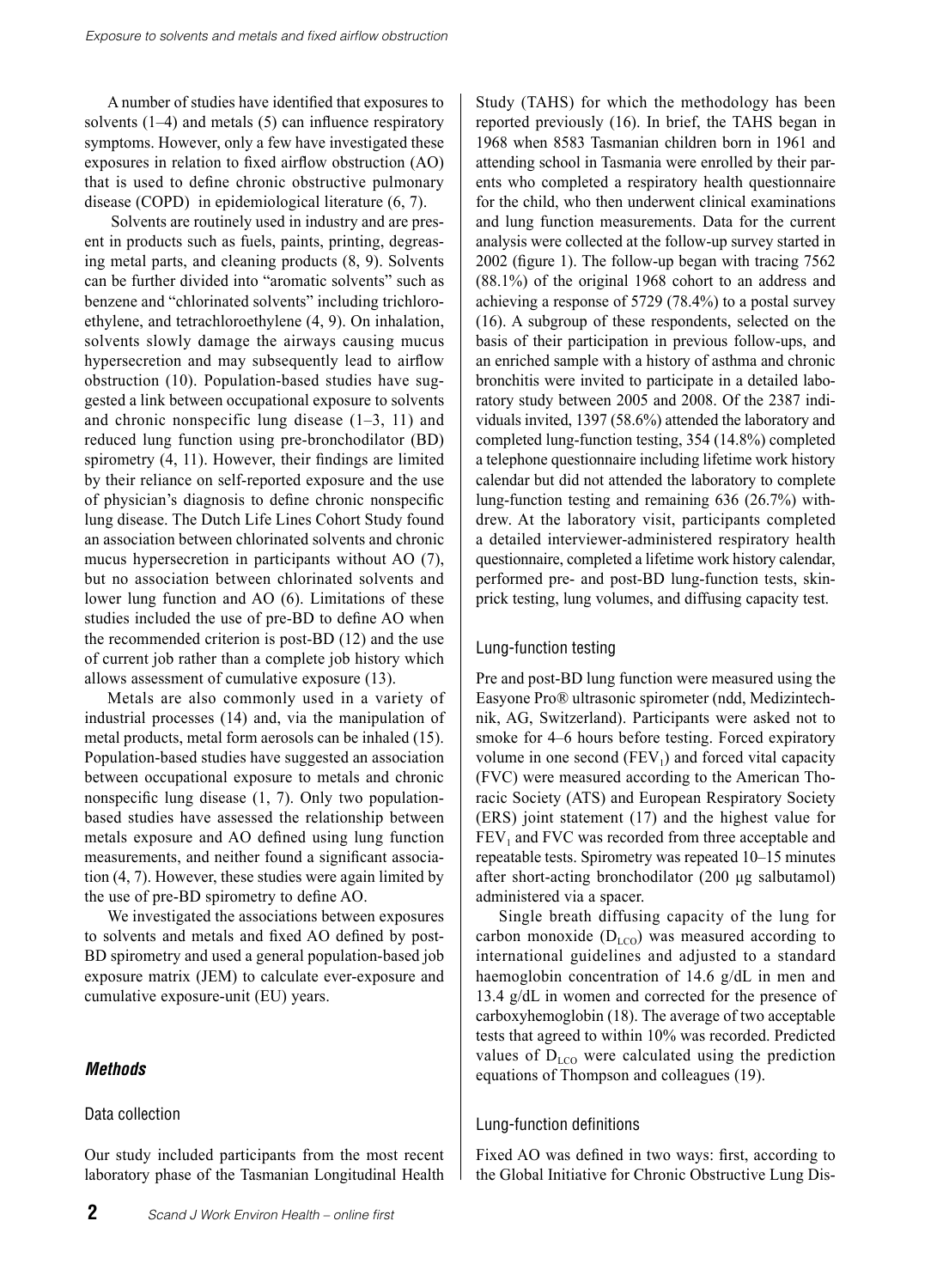ease (GOLD) fixed cut-off criterion (FEV $_1$ /FVC<0.7)  $(20)$  and second using FEV<sub>1</sub>/FVC $\leq$ lower limit of normal (LLN) as based on the Global Lung Initiative (GLI) 2012 reference equations (21).

Fixed AO plus low  $D_{LCO}$  was defined by  $FEV_1/$ FVC<0.7 and  $D_{LCD}$  <80% of predicted value (22).

#### Occupational exposures

Occupational exposure were classified based on a full job history that was completed during the laboratory visit or telephone interview. Participants were asked to list all the jobs held over their lifetime. We collected data including job title, industry type, company name, the year when job started and ended from 1599 participants. In this analysis, we included 1335 participants those have both work history calendar and completed lung-function testing at the 2002–2008 follow-up. The jobs reported in the calendars were coded according to the International Standard Classification of Occupations (ISCO-88) four- digit classification (23). These codes were then used to assign occupational exposures to solvents (three categories: aromatic solvents, chlorinated solvents, and other solvents) and metals using the ALOHA plus JEM (6, 24). The JEM classified subjects based on job code into no, low and high exposure.

*Ever-exposure.* We combined low and high exposure categories – because the small number of participants in the high-exposed group limited the statistical analysis – and assigned people as "ever exposure", if they had occupational exposure for any job over their working life (25).

*Cumulative EU years.* We estimated this by the number of years worked in a given job multiplied by the exposure intensity for the given job and summed for each individual and each exposure across all jobs performed. To allow for the combination of low and high exposure categories, years of exposure was weighted by four for high exposure and one by low exposure to calculate cumulative EU years (24).

#### Statistical methods

All the statistical analyses were performed using Stata 13.1 (Stata Corporation, College Station, TX, USA) statistical package. Multinomial logistic and linear regression models were used to analyzed the associations between occupational exposures and fixed AO (categorical) and lung-function measures (continuous). The lung function variables were normally distributed. The final multinomial model was adjusted for sex, smoking, packyears, asthma in childhood and adulthood, and socioeconomic status in childhood and adulthood (see online supplementary material for details, www.sjweh.fi/index. php?page=data-repository). Sampling weights were derived by calculating the inverse probability of selection for the enriched sample of the 2002 to 2008 follow-up.

To investigate potential effect measure modification by sex, smoking, and current asthma, additive log risk model were compared with multiplicative risk ratio model using likelihood ratio test and Bayesian information criterion. We did not identify any effect measure modification between occupational exposure and smoking or current asthma status (results not shown). However, we did observe some effect measure modification with sex so results for the association between cumulative EU years and fixed AO are stratified by sex. We excluded the participants with missing or incomplete years started or ended (N=80) from the cumulative EU years analysis. All complete case analysis were additionally compared with multiple imputation for dealing with missing data (data not shown). A cut-off of  $P<0.05$  was considered as statistically significant.

We examined the correlation between solvents and metals exposure with other exposures from the ALOHA plus JEM; vapors, gases, dust, and fumes (VGDF) and all pesticides exposures and did not see a strong correlation between any of these variables (data not shown). Additionally, in our final adjusted regression model, we included VGDF, and pesticides exposures as an additional confounder to observe if they changed the effect estimates. As the addition of these variables into the models did not change in the effect estimates by 10% or more (data not shown), we did not adjust our final models for these factors.

#### *Results*

The characteristics of the study population are presented in table 1. The mean age of participants was 44.8 years, and more than half (51.6%) were men. Men had a higher median smoking pack-years than women (table 1) and 25% men were current smokers, compared with 18% of women. A comparison of non-responders to different parts of the 2002 to 2008 follow-up study is shown in supplementary table S1. Briefly selected characteristics of the participants who did and did not attend laboratory were similar. Men were more likely to have had ever occupational exposure to solvents and metals than women (supplementary table S2).

#### Ever-exposure

Ever-exposure to chlorinated solvents was associated with an increased risk of fixed AO [relative risk (RR) 1.45, 95% CI 0.91–2.34] and fixed AO plus low  $D_{\text{LCO}}$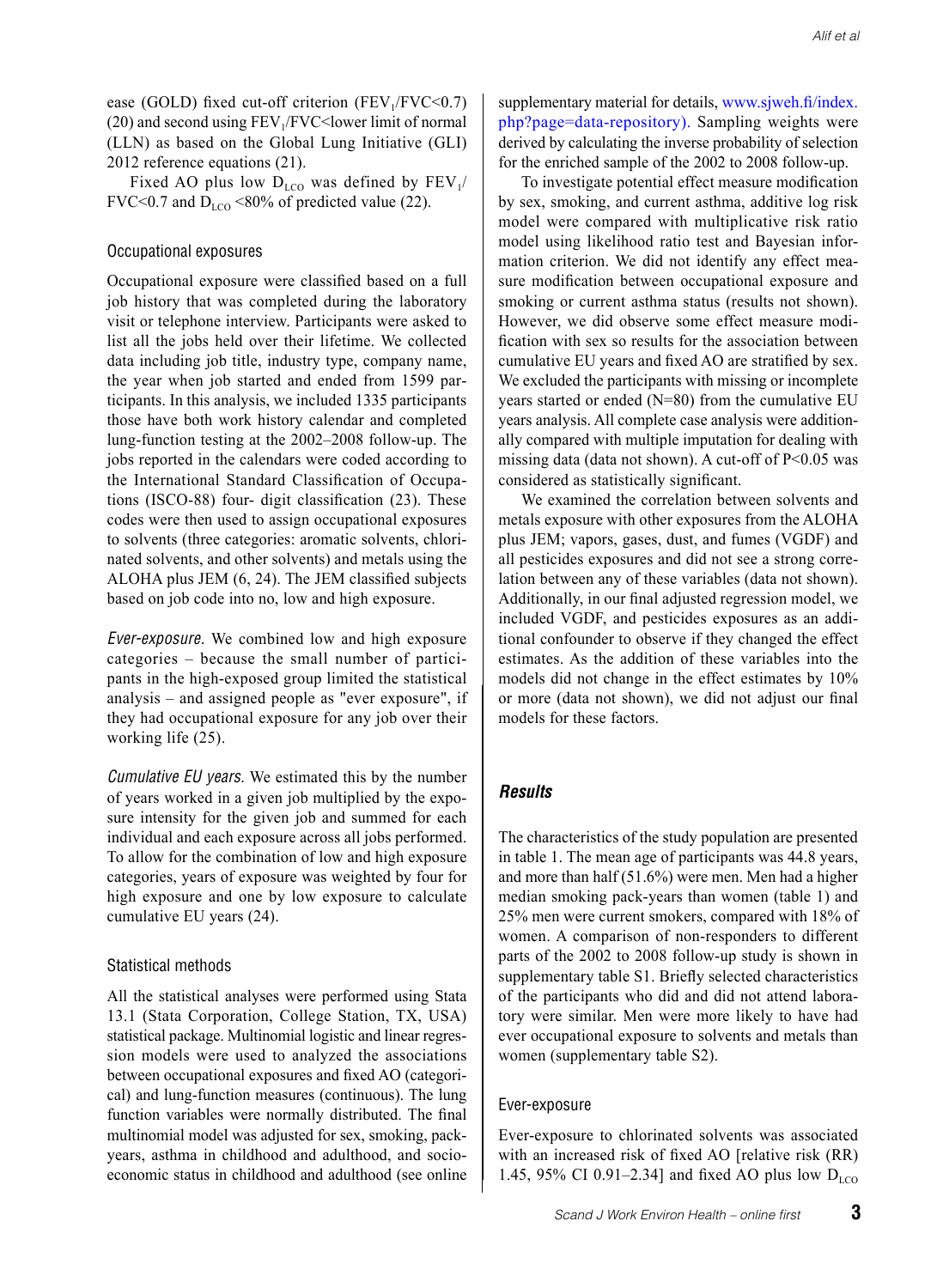(RR 2.19, 95% CI 0.98–4.91) with both approachings but not quite reaching statistical significance (table 2). Ever-exposure to metals was also significantly associated with an increased risk of fixed AO (RR 1.71, 95% CI 1.03–2.85) but the evidence for its association with of fixed AO plus low  $D_{LCO}$  was modest (RR 2.04, 95% CI 0.83–5.04).

We also investigated the association between everexposure to aromatic solvents, chlorinated solvents, other solvents, metals and lung function measures (FEV<sub>1</sub>, FVC, FEV<sub>1</sub>/FVC, and  $D_{LCO}$ ) (supplementary table S3). We found significant association with lower  $FEV<sub>1</sub>/FVC$  ratio for those with ever-exposure to metals  $(z\text{-score FEV}_1/\text{FVC ratio}; -0.17, 95\% \text{CI} -0.33 - -0.02)$ , but we found no other significant associations (supplementary table S4).

We found the similar association between ever exposed to metals and pre-BD  $FEV<sub>1</sub>/FVC<0.7$  (RR 1.47, 95% CI 1.00-2.21) and FEV<sub>1</sub>/FVC<LLN (RR 1.57, 95% CI 1.04–2.39) (supplementary table S5). Additionally, we found a significant association with other solvents (RR 1.39, 95% CI 1.00–1.93) and pre-BD airflow obstruction.

#### Effect measure modification and cumulative EU-years

We examined effect measure modification by sex, asthma status, and smoking status. We presented the associations between cumulative EU years and fixed AO and fixed AO plus low  $D_{LCO}$  stratified by sex in table 3. We found a significant effect measure modification between sex and cumulative EU years to chlorinated solvents on the risk of fixed AO-GOLD and fixed AO-LLN. We found women have less cumulative EU years to chlorinated solvents [mean 20.9, standard deviation (SD) 13.4] compared to men (mean 28.6, SD 36.9), but women have modified the association between cumulative EU years to chlorinated solvents and fixed AO-GOLD and fixed AO-LLN (RR 1.08, 95% CI 1.03–1.15) than men. Figures 1 and 2 displays the predicted probabilities of fixed AO that were computed using the estimates from the multivariate regression models. In this model, women with increasing chlorinated solvent EU years had a significantly increased risk of fixed AO. However, for men, we did not observe any such relationship. We observed a similar effect measure modification by sex for fixed AO plus low  $D_{LO}$ (P-value for effect measure modification=0.02, figure 3).

**Table 1.** Study characteristics stratified by sex. [SD=standard deviation; IQR=interquartile range; GOLD=global initiative for chronic obstructive lung disease; LLN=lower limit of normal;  $D_{Lo}$ diffusing capacity of the lung for carbon monoxide.]

| Study characteristics              | Total (N=1335) |      |      |           |            |               | Men $(N=684)$ |      |            |             | Women $(N=651)$ |      |            |            | P-value |
|------------------------------------|----------------|------|------|-----------|------------|---------------|---------------|------|------------|-------------|-----------------|------|------------|------------|---------|
|                                    | Ν              | $\%$ | Mean | <b>SD</b> | Pack-years |               | N             | $\%$ | Pack-years |             | N               | $\%$ | Pack-years |            |         |
|                                    |                |      |      |           | Median     | IQR           |               |      | Median     | IQR         |                 |      | Median     | <b>IQR</b> |         |
| Age                                |                |      | 44.8 | 0.8       |            |               |               |      |            |             |                 |      |            |            | 0.01    |
| Never smokers                      | 566            | 45.2 |      |           |            |               | 292           | 44.4 |            |             | 274             | 46.3 |            |            |         |
| Past smokers                       | 395            | 29.7 |      |           | 7.7        | $2 - 17.3$    | 189           | 28.4 | 9.8        | $2.1 - 19$  | 205             | 30.9 | 5.5        | $1.5 - 15$ | 0.47    |
| Current smokers                    | 370            | 21   |      |           | 25.0       | $22.4 - 27.9$ | 202           | 25   | 25         | $13.8 - 35$ | 168             | 18   | 18         | $7.8 - 27$ |         |
| Fixed AO-GOLD                      | 113            | 6.0  |      |           |            |               | 70            | 7.2  |            |             | 43              | 4.8  |            |            | 0.01    |
| Fixed AO-LLN                       | 112            | 6.0  |      |           |            |               | 69            | 7.1  |            |             | 43              | 4.8  |            |            | 0.02    |
| Fixed AO plus low $D_{\text{ion}}$ | 35             | 1.7  |      |           |            |               | 19            | 1.9  |            |             | 16              | 1.5  |            |            | 0.76    |
| Adult asthma                       | 649            | 28.9 |      |           |            |               | 313           | 26.0 |            |             | 336             | 32.1 |            |            | 0.03    |
| Child asthma                       | 382            | 15.3 |      |           |            |               | 221           | 17.2 |            |             | 161             | 13.3 |            |            | 0.01    |

**Table 2.** Associations between ever-exposures, fixed airflow obstruction (AO) and fixed AO plus low diffusing capacity of the lung for carbon monoxide ( $D_{\text{LOO}}$ ). [GOLD=global initiative for chronic obstructive lung disease; LLN=lower limit of normal; RR=relative risk.]

| Exposure                    |                  | Fixed AO-GOLD    |                 |               | Fixed AO-LLN     |                  |           | Fixed AO plus low $D_{\text{ice}}$ |                  |                 |           |               |
|-----------------------------|------------------|------------------|-----------------|---------------|------------------|------------------|-----------|------------------------------------|------------------|-----------------|-----------|---------------|
|                             | No<br>$(N=1222)$ | Yes<br>$(N=113)$ | RR <sup>a</sup> | 95% CI        | No<br>$(N=1223)$ | Yes<br>$(N=112)$ | <b>RR</b> | 95% CI                             | No<br>$(N=1164)$ | Yes<br>$(N=35)$ | <b>RR</b> | 95% CI        |
| Aromatic solvents           |                  |                  |                 |               |                  |                  |           |                                    |                  |                 |           |               |
| Not exposed                 | 873              | 70               | Ref.            |               | 873              | 70               | Ref.      |                                    | 827              | 24              | Ref.      |               |
| Exposed                     | 349              | 43               | 1.21            | $0.76 - 1.93$ | 350              | 42               | 1.18      | $0.74 - 1.88$                      | 338              | 11              | 0.91      | $0.39 - 2.12$ |
| <b>Chlorinated solvents</b> |                  |                  |                 |               |                  |                  |           |                                    |                  |                 |           |               |
| Not exposed                 | 964              | 78               | Ref.            |               | 964              | 78               | Ref.      |                                    | 914              | 23              | Ref.      |               |
| Exposed                     | 258              | 35               | 1.45            | $0.91 - 2.34$ | 259              | 34               | 1.40      | $0.87 - 2.28$                      | 251              | 12              | 2.19      | $0.98 - 4.91$ |
| Other solvents              |                  |                  |                 |               |                  |                  |           |                                    |                  |                 |           |               |
| Not exposed                 | 749              | 58               | Ref.            |               | 749              | 58               | Ref.      |                                    | 710              | 19              | Ref.      |               |
| Exposed                     | 473              | 55               | 1.34            | $0.89 - 2.06$ | 474              | 54               | 1.32      | $0.87 - 2.02$                      | 455              | 16              | .24       | $0.60 - 2.57$ |
| <b>Metals</b>               |                  |                  |                 |               |                  |                  |           |                                    |                  |                 |           |               |
| Not exposed                 | 948              | 72               | Ref.            |               | 948              | 72               | Ref.      |                                    | 898              | 22              | Ref.      |               |
| Exposed                     | 274              | 41               | 1.71            | $1.03 - 2.85$ | 275              | 40               | 1.67      | $.00 - 2.78$                       | 267              | 13              | 2.04      | $0.83 - 5.04$ |

a Adjusted for sex, smoking, pack-years, childhood and adulthood socioeconomic status, and childhood and adulthood asthma .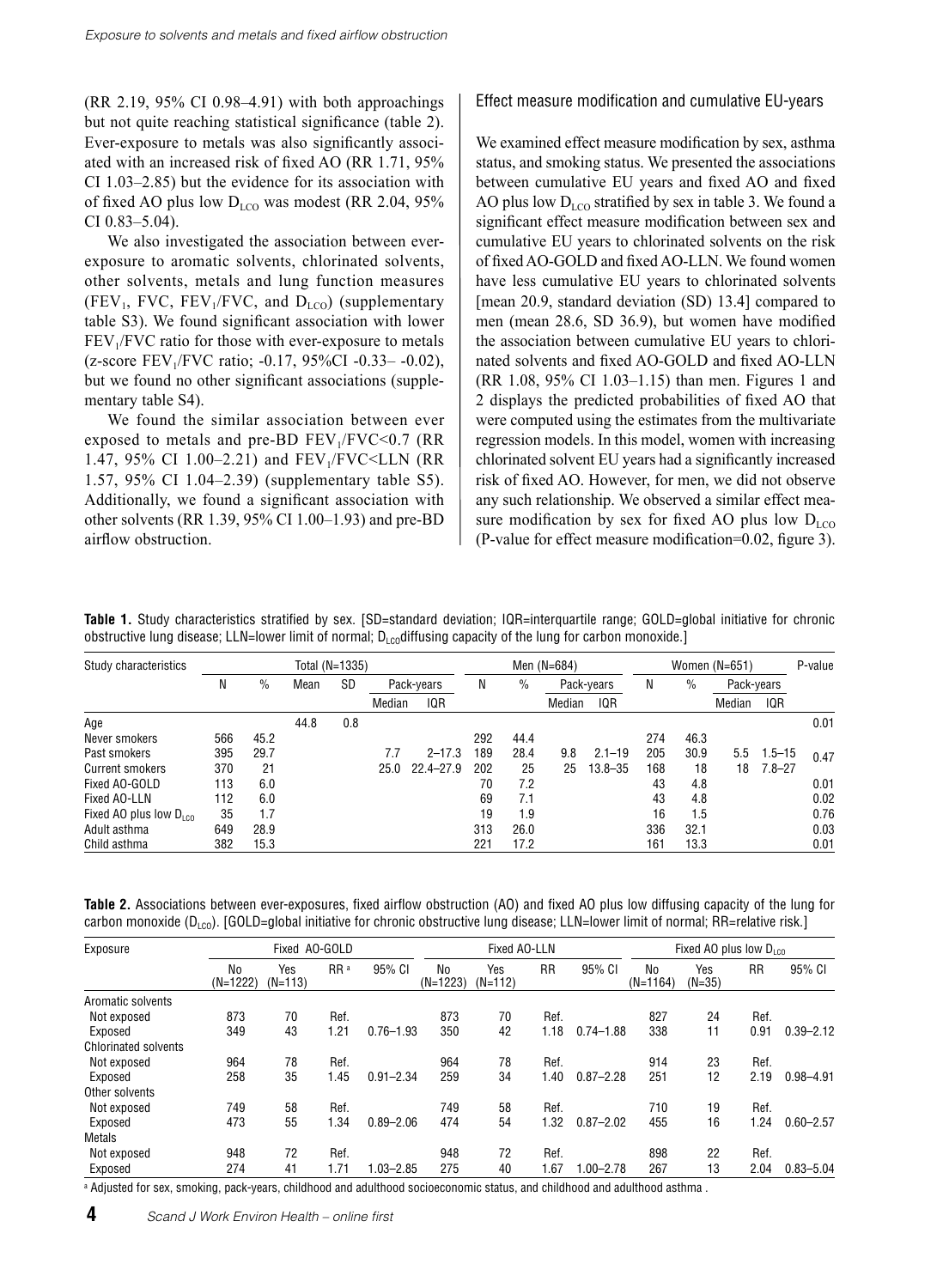We did not observe that sex modifed the effect of other exposures or any effect modification by sex, smoking or asthma status for exposures to either solvents or metals and fixed AO. Sex did not modify any associations between any of the solvents or metals and AO when defined using pre-BD lung function (data not shown).

#### *Discussion*

Our study is the first to assess occupational exposures to solvents and metals examining both ever-exposure and cumulative EU years in this cohort. The major new finding is that increasing cumulative EU years to chlorinated solvents is significantly associated with increased risks of fixed AO for women but not men although mean cumulative EU years to chlorinated solvents was less among women. The observed associations with fixed AO were restricted to the cumulative EU years and not ever being exposed to aromatic, chlorinated, and other solvents. However, we did find that ever-exposure to metals was associated with fixed AO and a lower  $FEV<sub>1</sub>/$ FVC ratio, but no association was observed with cumulative EU-years to metals.

To our knowledge, ours is the first study to show

**Table 3.** The association between cumulative exposure-unit (EU) years and fixed airflow obstruction (AO) and fixed AO plus low low diffusing capacity of the lung for carbon monoxide ( $D_{LO}$ ). stratified by sex and adjusted for smoking, pack-years, childhood and adulthood socioeconomic status, and childhood and adulthood asthma. [GOLD=global initiative for chronic obstructive lung disease; LLN=lower limit of normal; RR=relative risk; SD=standard deviation.]

| Exposure                                     |     |                            | Women |           |               |     | P-value <sup>a</sup> |      |           |               |       |
|----------------------------------------------|-----|----------------------------|-------|-----------|---------------|-----|----------------------|------|-----------|---------------|-------|
|                                              | N   | <b>Cumulative EU years</b> |       | <b>RR</b> | 95% CI        | N   | Cumulative EU years  |      | <b>RR</b> | 95% CI        |       |
|                                              |     | Mean                       | SD    |           |               |     | Mean                 | SD   |           |               |       |
| Aromatic solvents<br>Fixed-AO-GOLD           |     |                            |       |           |               |     |                      |      |           |               |       |
| No                                           | 559 | 7.1                        | 6.9   | Ref       |               | 589 | 17.4                 | 16.6 | Ref       |               |       |
| Yes                                          | 39  | 38.3                       | 57.1  | 1.02      | $0.98 - 1.07$ | 68  | 13.4                 | 11.2 | 0.99      | $0.97 - 1.01$ | 0.17  |
| Fixed-AO-LLN                                 |     |                            |       |           |               |     |                      |      |           |               |       |
| No                                           | 559 | 7.1                        | 6.9   | Ref       |               | 590 | 17.5                 | 16.6 | Ref       |               |       |
| Yes                                          | 39  | 38.3                       | 57.0  | 1.03      | $0.99 - 1.07$ | 67  | 12.7                 | 10.5 | 0.99      | $0.97 - 1.01$ | 0.14  |
| Fixed AO + low $D_{LCO}$                     |     |                            |       |           |               |     |                      |      |           |               |       |
| No                                           | 514 | 6.6                        | 6.1   | Ref       |               | 579 | 17.1                 | 16.5 | Ref       |               |       |
| Yes                                          | 14  | 38.3                       | 57.0  | 1.05      | $0.98 - 1.14$ | 18  | 17.5                 | 10.9 | 0.99      | $0.95 - 1.03$ | 0.05  |
| <b>Chlorinated solvents</b><br>Fixed-AO-GOLD |     |                            |       |           |               |     |                      |      |           |               |       |
| <b>No</b>                                    | 559 | 8.1                        | 6.7   | Ref       |               | 589 | 40.9                 | 40.4 | Ref       |               |       |
| Yes                                          | 39  | 20.9                       | 13.4  | 1.08      | $1.03 - 1.15$ | 68  | 28.6                 | 36.9 | 0.99      | $0.98 - 1.00$ | 0.006 |
| Fixed-AO-LLN                                 |     |                            |       |           |               |     |                      |      |           |               |       |
| N <sub>0</sub>                               | 559 | 8.1                        | 6.7   | Ref       |               | 590 | 40.7                 | 40.4 | Ref       |               |       |
| Yes                                          | 39  | 20.9                       | 13.4  | 1.08      | $1.03 - 1.15$ | 67  | 29.3                 | 37.4 | 0.99      | $0.98 - 1.00$ | 0.006 |
| Fixed AO + low $D_{100}$                     |     |                            |       |           |               |     |                      |      |           |               |       |
| No                                           | 514 | 8.8                        | 8.2   | Ref       |               | 579 | 38.4                 | 39.5 | Ref       |               |       |
| Yes                                          | 14  | 23.7                       | 5.3   | 1.08      | $1.01 - 1.17$ | 18  | 47.3                 | 47.7 | 1.00      | $0.99 - 1.02$ | 0.02  |
| Other solvents                               |     |                            |       |           |               |     |                      |      |           |               |       |
| Fixed-AO-GOLD                                |     |                            |       |           |               |     |                      |      |           |               |       |
| No                                           | 559 | 16.5                       | 17.2  | Ref       |               | 589 | 17.8                 | 18.0 | Ref       |               |       |
| Yes                                          | 39  | 19.1                       | 19.9  | 1.01      | $0.99 - 1.03$ | 68  | 12.5                 | 10.0 | 0.99      | $0.97 - 1.01$ | 0.17  |
| Fixed-AO-LLN                                 |     |                            |       |           |               |     |                      |      |           |               |       |
| No                                           | 559 | 16.6                       | 17.2  | Ref       |               | 590 | 18.1                 | 18.4 | Ref       |               |       |
| Yes                                          | 39  | 18.9                       | 19.2  | 1.01      | $0.99 - 1.03$ | 67  | 11.6                 | 9.2  | 0.98      | $0.96 - 1.00$ | 0.12  |
| Fixed AO + low $D_{100}$                     |     |                            |       |           |               |     |                      |      |           |               |       |
| N <sub>o</sub>                               | 514 | 17.0                       | 17.6  | Ref       |               | 579 | 17.5                 | 17.9 | Ref       |               |       |
| Yes                                          | 14  | 21.0                       | 27.3  | 1.02      | $0.99 - 1.04$ | 18  | 17.6                 | 10.1 | 0.99      | $0.96 - 1.02$ | 0.27  |
| <b>Metals</b>                                |     |                            |       |           |               |     |                      |      |           |               |       |
| Fixed-AO-GOLD                                |     |                            |       |           |               |     |                      |      |           |               |       |
| No                                           | 559 | 9.3                        | 11.5  | Ref       |               | 589 | 34.4                 | 38.3 | Ref       |               |       |
| Yes                                          | 39  | 27.0                       | 22.5  | 1.05      | $0.98 - 1.12$ | 68  | 24.1                 | 33.4 | 0.99      | $0.99 - 1.00$ | 0.17  |
| Fixed-AO-LLN                                 |     |                            |       |           |               |     |                      |      |           |               |       |
| No                                           | 559 | 9.3                        | 11.5  | Ref       |               | 590 | 34.3                 | 38.3 | Ref       |               |       |
| Yes                                          | 39  | 27.0                       | 22.5  | 1.05      | $0.98 - 1.13$ | 67  | 24.4                 | 33.8 | 0.99      | $0.99 - 1.00$ | 0.17  |
| Fixed AO + low $D_{100}$                     |     |                            |       |           |               |     |                      |      |           |               |       |
| No                                           | 514 | 12.1                       | 14.3  | Ref       |               | 579 | 32.1                 | 37.1 | Ref       |               |       |
| Yes                                          | 14  | 20.5                       | 27.6  | 0.87      | $0.39 - 1.94$ | 18  | 38.7                 | 46.8 | 1.00      | $0.99 - 1.02$ | 0.58  |

a Likelihood ratio P-value for risk ratio modification between cumulative EU-years and sex.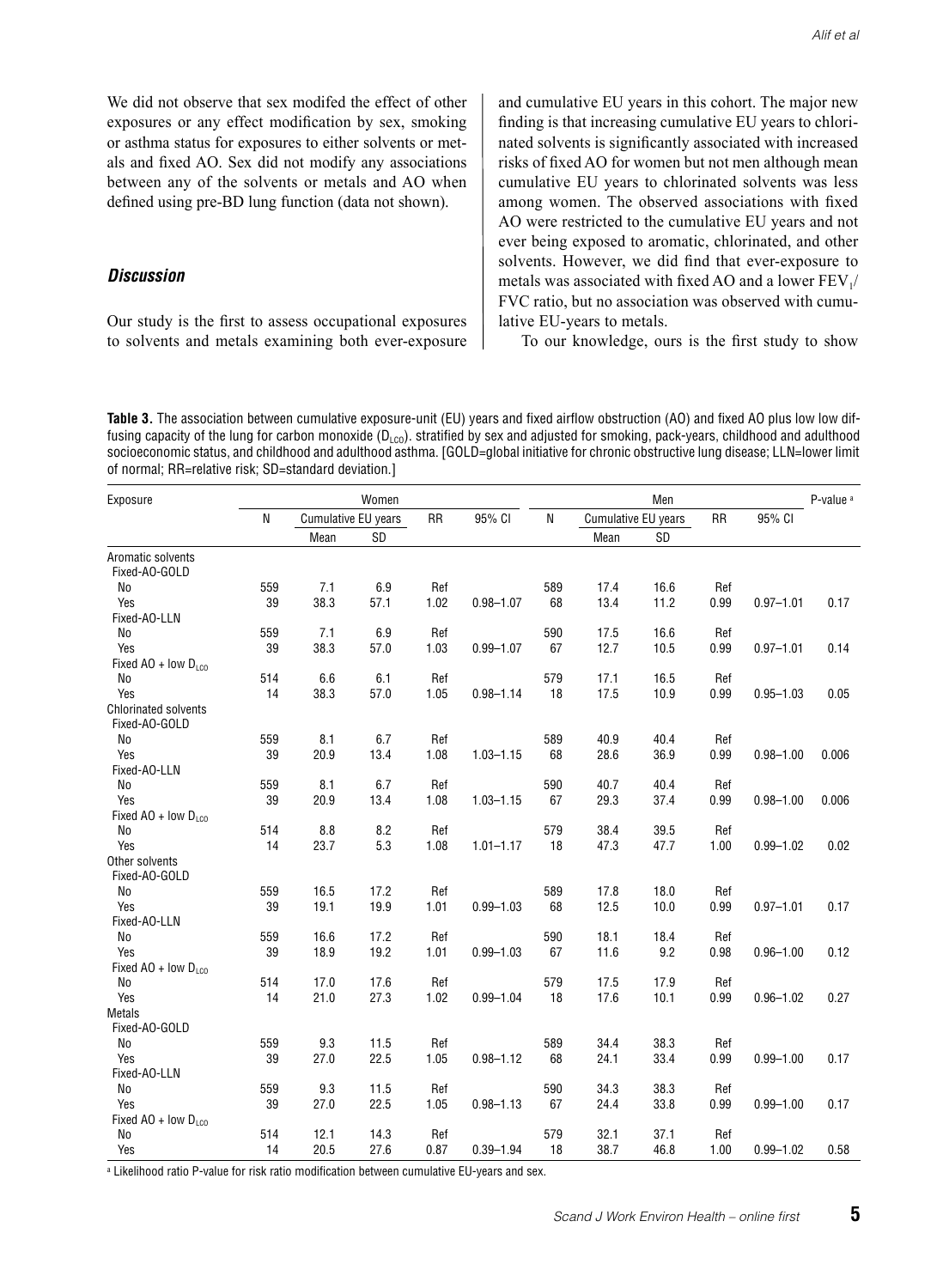

**Figure 1.** The associations between years of chlorinated solvents exposure and probability of fixed AO-GOLD, stratified by sex. Circles represent the probability of the outcome (fixed AO), and the bars represent the 95% confidence interval of that probability.



**Figure 2.** The association between years of chlorinated solvents exposure and probability of fixed AO-LLN, stratified by sex. Circles represent the probability of the outcome (fixed AO), and the bars represent the 95% confidence interval of that probability.



**Figure 4.** The association between years of chlorinated solvents exposure and probability of fixed AO plus low DLco, stratified by sex. Circles represent the probability of the outcome (fixed AO plus low DLco), and the bars represent the 95% confidence interval of that probability.

**6** *Scand J Work Environ Health – online first*

that cumulative EU years to chlorinated solvents is associated with fixed AO and fixed AO plus low  $D_{\text{LCO}}$ in women. The only study that assessed the association between ever- (low or high) exposure to chlorinated solvents and AO was limited to pre-BD lung function measures, which do not allow for clarifying the fixed nature of the airflow obstruction (6). However, similar to the LifeLines Cohort Study, we did not find any association between chlorinated solvents and AO defined using pre-BD airflow obstruction (6) nor any an effect modification by sex.

The different job distribution between men and women in our study may be another reason for increased risk among women. In our study, women exposed to chlorinated solvents worked as dry cleaners, laundry pressers, sculptors, painters, decorators and commercial designers, chemist, hairdresser or beauticians and chemical laboratory science technicians, while men were mostly metal, rubber, plastic product assemblers, glass, ceramics painters, mechanical and electrical technicians, painters, and sheet metal workers. Exposure to specific types of chlorinated solvents has been associated with symptoms of cough and phlegm in female laundry employees and dry cleaners (26). One might speculate that the increased risk of airflow obstruction among women who had occupational exposure to chlorinated solvents in our study might be related to an increased number for women to work in jobs with exposure to chlorinated solvents such as in the dry-cleaning or painting or pharmaceuticals industries. However, we actually found the women in our study had a lower prevalence of exposure and had fewer years of cumulative exposure to chlorinated solvents than men had. This raises the possibilities that the observed association could be related to the different types of chlorinated solvents used in different jobs undertaken by men and women, or alternatively, a greater degree of susceptibility to chlorinated solvents in women.

A greater susceptibility for women to develop fixed AO from inhaling respiratory pollutants has been debated over past decades (27). Postulated mechanisms include more toxin being deposited per surface area of the lungs, impaired clearance of the toxin substance or a modified biological response to the inhaled toxin (27, 28). Evidence from studies of smoking has shown that women receive a greater dose of toxin for the same amount of inhaled smoke because of their smaller airway size (29). Toxins in the airways are metabolized via the cytochrome P450 pathway (27). The female sex hormone estrogen can influence this pathway by causing the up-regulation of the CYP1A1, CYP1A2, CYP2A6, CYP3A4, and CYP1B1 cytochromes (28, 30). The role of these enzymes in the toxin metabolism pathway leads to increased oxidation of inhalation leading to increased oxidative stress in the airways and greater risk of airflow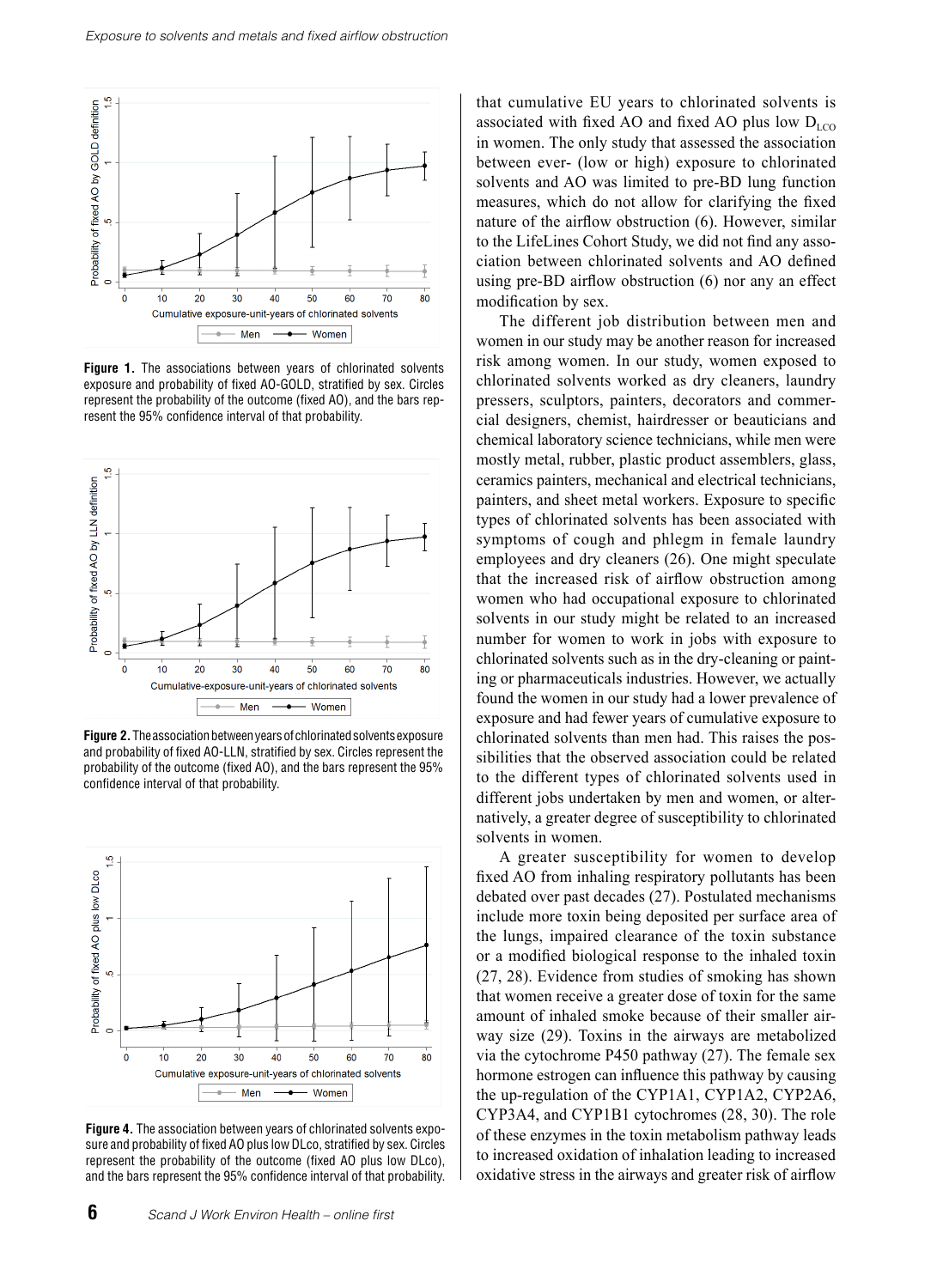obstruction in women (28). A recent *in vivo* animal study in mice suggested that female mice were more susceptible to airway remodeling with narrowed airway lumens and thickened airway walls compared to men, which they hypothesized was due to a greater susceptibility to oxidative stress due to the presence of the female sex hormone, estrogen (31). Studies among humans conflict with one study by Matheson et al (24) that found an increased risk of airflow obstruction among women exposed to biological dust but no increased risk among men. In contrast, some previous studies have assessed occupational exposure among men and women separately and have not observed any differences by sex (32, 33). A possible reason for this difference could that the latter two studies used pre-BD spirometry, and their study participants were younger and therefore less likely to have developed fixed AO. Importantly, none of these studies investigated chlorinated solvents exposure, and it may be that the chemical structure of chlorinated solvents increases the risk among women but not men. Overall, our findings add to the limited body of evidence that supports women as being more susceptible to the adverse lung function effect from specific occupational exposures.

Along with fixed AO, we also found an increased risk of fixed AO plus low  $D_{LCO}$  with increasing cumulative EU years to chlorinated solvents. Coexistent low  $D_{\text{LCO}}$  indicates the presence of emphysema as a diagnosis of emphysema requires either radiological evidence on computed tomography scan or a reduced gas transfer factor in the presence of chronic airflow obstruction (22). Others have also shown that some other occupational exposures have been associated with pulmonary emphysema at autopsy (34) or detected by computed tomography imaging (35). To our knowledge, no previous study has assessed the association between chlorinated solvents and emphysema. One previous study that used this definition of asymptomatic emphysema (airflow obstruction plus low  $D_{LCO}$ ) found women with biological dust exposure were at an increased risk of emphysema (24). However, as we combined the definition of fixed AO with low  $D_{LCO}$ , there is a chance that the participants with fixed AO may have influenced or contributed in the combination of the two outcomes rather than gas transfer factor itself.

Ever-exposure to metals was associated with lower level of  $FEV<sub>1</sub>/FVC$  and a greater risk of fixed AO in our study, and this is consistent with previous studies that found an increased risk of respiratory symptoms (7) and lung function decline (5, 36, 37) with exposure to metals in welders. For steelworkers, cumulative respirable metal dust exposure may cause pulmonary surfactant impairment resulting in lung function decline and chronic respiratory diseases (5). Subjects exposed to metals in our study were mainly working in metal or steel industries such as motor vehicle mechanics and fitters, sheet metal worker, welders and flame cutters and agriculture or industrial machinery mechanics. Our observation of an association between ever-exposure to metals was similar to previous studies that found an association between any exposure (high or low) to metals with lung function and chronic lung disease (1, 4, 7). However, due to lack of lifetime work history calendar, previous studies were unable to assess cumulative exposure (1, 4, 7).

The major strengths of our study include the use of post-BD spirometry to define fixed AO, the availability of lifetime work histories for the participants' entire working life, the use of a general population -based ALOHA plus JEM and adjustment for important potential confounding factors collected prospectively over time. The lifetime work histories allowed us to calculate ever and cumulative EU years and reduces the chance of recall bias as the participant is asked to recall their entire work history not just jobs they may recall as having high exposure to a possible causative agent. The main limitations of our study include possible sources of information bias, including recall and misclassification bias, and selection bias such as non-response bias. There is the possibility of recall or "exposure suspicion" bias caused by the participant's selective recall of exposures. We have at least reduced the possibility of this type of bias using a JEM based on lifetime work history calendars that collected information on all jobs the participant has ever held irrespective of the possibility of exposure. JEM themselves may be affected by non-differential misclassification bias of the exposure due to the heterogeneity of exposure within a given job title or occupation, but, if present, such non-differential misclassification would be expected to underestimate the true effects of exposure. Furthermore, the interviewing staff and participants were blinded to the occupational exposure hypothesis reducing the possibility of information biases. The next possible type of bias in our study is selection or non-response bias or "healthy volunteer" bias, caused by the participants choosing to participate in the laboratory study. Participants who self-select to participate in a study have in general better health than those who do not. We cannot fully exclude this type of bias however we did adjust all analysis for factors found to differ between those who attended the laboratory and those who did not. Based on these limitations, we suggest that our results should be viewed as hypothesisgenerating rather than proof that these exposures are causal and replication in another cohort is needed.

In conclusion, our study has shown that cumulative EU years to chlorinated solvents is associated with increased risk of post-BD fixed AO among women but not men. We have also shown that this association is not due to greater exposure of women and suggest that this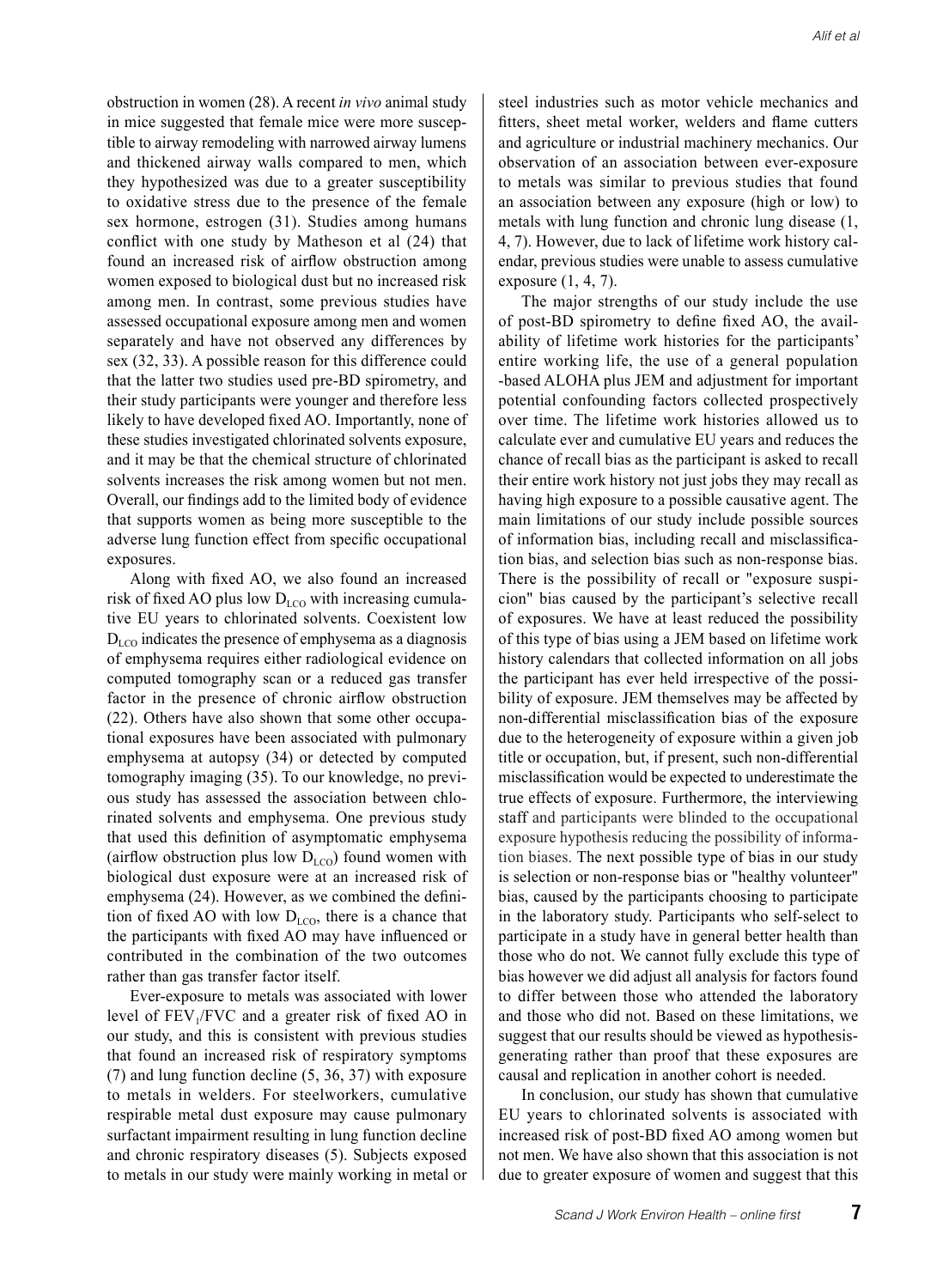may be due to their greater susceptibility. We also found that ever-exposure to metals was associated with fixed AO. Our study emphasizes the need to utilize post-BD spirometry to define fixed AO which allows adequate consideration of asthma, especially for a middle-aged population. Our findings highlight the need to reduce workplace exposure to solvents and metals by eliminating the source of exposure origin, improving adherence to use of recommended protective equipment, and workplace monitoring of exposure levels could be implemented. Preventive measures and exposure control strategies could be linked to periodic workplace risk assessment of the exposure in the relevant industries. By enhanced follow-up to and use of protective equipment, the burden of fixed AO caused by occupational exposures has the potential to be substantially reduced.

#### *Acknowledgements*

We acknowledge the Tasmanian Longitudinal Health Study (TAHS) participants and previous investigators. We thank Professor Mark Jenkins, PhD, Centre Director, Centre for Epidemiology and Biostatistics, School of Population and Global Health, The University of Melbourne, Victoria, who is a TAHS investigator but not a coauthor of this manuscript, for his assistance with obtaining funds and data collection. Furthermore, we acknowledge all the respiratory scientists who collected data in the lung function laboratories of Tasmania, Victoria, Queensland, and New South Wales; the research interviewers and data entry operators; and the organizational roles of Ms. Cathryn Wharton and Dr. Desiree Mészáros.

This study was supported by the National Health and Medical Research Council (NHMRC) Australia project grant; Clifford Craig Medical Research Trust of Tasmania; Victorian, Queensland, and Tasmanian Asthma Foundations; and the Australian Lung Foundation. SCD is supported by the NHMRC, career development fellowship.

#### *References*

- 1. Heederik D, Kromhout H, Burema J, Biersteker K, Kromhout D. Occupational exposure and 25-year incidence rate of nonspecific lung disease: the Zutphen Study. Int J Epidemiol. 1990;19:945–52. <https://doi.org/10.1093/ije/19.4.945>.
- 2. Heederik D, Pouwels H, Kromhout H, Kromhout D. Chronic non-specific lung disease and occupational exposures estimated by means of a job exposure matrix: the Zutphen Study. Int J Epidemiol. 1989;18:382–9. [https://doi.](https://doi.org/10.1093/ije/18.2.382) [org/10.1093/ije/18.2.382](https://doi.org/10.1093/ije/18.2.382).
- 3. Post WK, Heederik D, Kromhout H, Kromhout D. Occupational exposures estimated by a population specific job exposure matrix and 25 year incidence rate of chronic nonspecific lung disease (CNSLD): the Zutphen Study. Eur Respir J. 1994;7:1048–55.
- 4. Le Moual N, Orlowski E, Schenker MB, Avignon M, Brochard P, Kauffmann F. Occupational exposures estimated by means of job exposure matrices in relation to lung function in the PAARC survey. Occup Environ Med. 1995;52:634–43. [https://](https://doi.org/10.1136/oem.52.10.634) [doi.org/10.1136/oem.52.10.634.](https://doi.org/10.1136/oem.52.10.634)
- 5. Hamzah NA, Mohd Tamrin SB, Ismail NH. Metal dust exposure and lung function deterioration among steel workers: an exposure-response relationship. Int J Occup Environ Health. 2016;22:224–32. [https://doi.org/10.1080/10773525.](https://doi.org/10.1080/10773525.2016.1207040) [2016.1207040](https://doi.org/10.1080/10773525.2016.1207040).
- 6. de Jong K, Boezen H, Kromhout H, Vermeulen R, Postma D, Vonk J, et.al. Pesticides and other occupational exposures are associated with airway obstruction: the LifeLines cohort study. Occup Environ Med. 2014;71:88–96. [https://doi.org/10.1136/](https://doi.org/10.1136/oemed-2013-101639) [oemed-2013-101639](https://doi.org/10.1136/oemed-2013-101639).
- 7. Dijkstra AE, De Jong K, Boezen HM, Kromhout H, Vermeulen R, Groen HJM, et.al. Risk factors for chronic mucus hypersecretion in individuals with and without COPD: Influence of smoking and job exposure on CMH. Occup Environ Med. 2014;71:346–52. [https://doi.org/10.1136/](https://doi.org/10.1136/oemed-2013-101654) [oemed-2013-101654](https://doi.org/10.1136/oemed-2013-101654).
- 8. Vizcaya D, Christensen KY, Lavoue J, Siemiatycki J. Risk of lung cancer associated with six types of chlorinated solvents: results from two case-control studies in Montreal, Canada. Occup Environ Med. 2013;70:81–5. [https://doi.org/10.1136/](https://doi.org/10.1136/oemed-2012-101155) [oemed-2012-101155](https://doi.org/10.1136/oemed-2012-101155).
- 9. Neta G, Stewart PA, Rajaraman P, Hein MJ, Waters MA, Purdue MP, Samanic C, Coble JB, Linet MS, Inskip PD. Occupational exposure to chlorinated solvents and risks of glioma and meningioma in adults. Occup Environ Med. 2012;69:793–801. <https://doi.org/10.1136/oemed-2012-100742>.
- 10. Schenker MB, Jacobs JA. Respiratory effects of organic solvent exposure. Tuber Lung Dis. 1996;77:4-18. [https://doi.](https://doi.org/10.1016/S0962-8479(96)90069-6) [org/10.1016/S0962-8479\(96\)90069-6](https://doi.org/10.1016/S0962-8479(96)90069-6).
- 11. Lebowitz MD. Occupational exposures in relation to symptomatology and lung function in a community population. Environ Res. 1977;14:59–67. [https://doi.org/10.1016/0013-](https://doi.org/10.1016/0013-9351(77)90066-4) [9351\(77\)90066-4](https://doi.org/10.1016/0013-9351(77)90066-4).
- 12. Sterk P. Let's not forget: the GOLD criteria for COPD are based on post-bronchodilator FEV1. Eur Respir J. 2004;23:497–8. https://doi.org/10.1183/09031936.04.00017104.
- 13. Lilley RC, Cryer PC, Firth HM, Herbison GP, Feyer AM. Ascertainment of occupational histories in the working population: the occupational history calendar approach. Am J Ind Med. 2011;54:21–31. [https://doi.org/10.1002/](https://doi.org/10.1002/ajim.20903) [ajim.20903](https://doi.org/10.1002/ajim.20903).
- 14. Aminian O, Zeinodin H, Sadeghniiat-Haghighi K, Izadi N. Respiratory Symptoms and Pulmonary Function Tests among Galvanized Workers Exposed To Zinc Oxide. J Res Health Sci.. 2015;15:159–62.